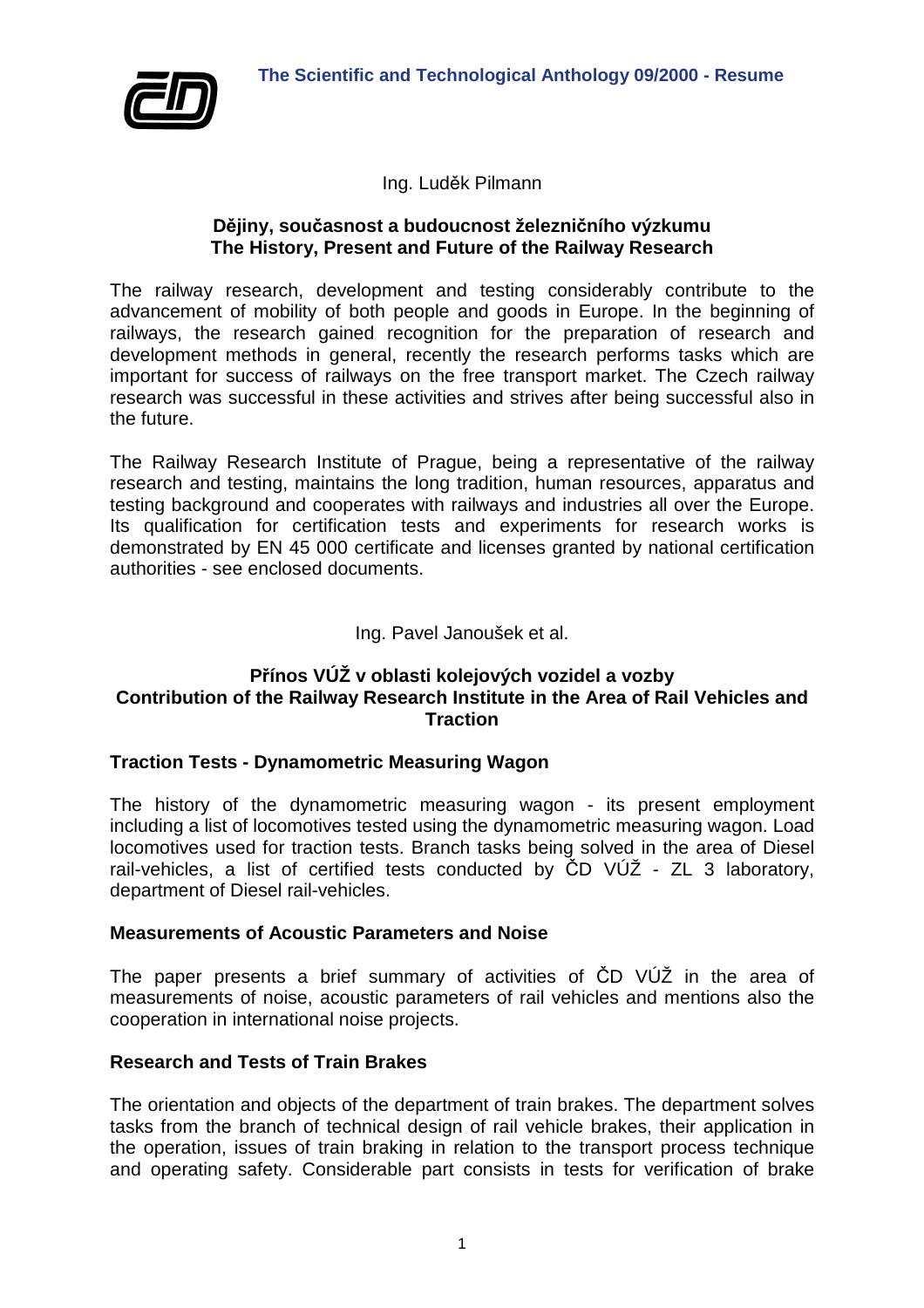

parameters and functionality and in tests for verification or determination of the braking effect. A survey of activities in individual areas, including participation in international research projects in a historical prospect, illustrate the mission and results achieved in this professional branch.

## **Running Properties of Rail Vehicles - Verification of Operation and Safety Against Derailment**

A description of the research activities of the department of rail vehicle dynamics. Described are issues in the branches of power measurements, operation measurements, safety against derailment, service life of cars and contributions of the department. The paper mentions ORE and UIC reports and decrees which are obligatory for car tests and problems which appeared in the solution of tasks pursuant to these decrees. The paper mentions in the conclusion some typical tasks which were solved by the dynamics department and briefly describes the procedure of their solving and achieved pieces of knowledge.

# **Railway Traction Technique**

The paper informs point-by-point the railway public about the contents of work of the Railway Research Institute, section of rail vehicles, department of railway traction technique. The paper lists basic activities of the department in the area of implementation of automating systems in the subsystem of locomotive management and in the area of automating devices for rail vehicles. More than 500 traction cars have been fitted with the system of automatic speed control which had been developed by the Railway Research Institute.

# **State Testing**

An explanation of the establishment of the State Testing Laboratory No. 223, its work in past years, main objectives, effects of legislation changes in the Czech Republic to the transformation of the State Testing Laboratory into the authorized entity No. 223, non-obligatory certification, winding-up of the authorized testing laboratory No. 223, present situation in the demonstration of compliance of railway technology products (cars and components).

## Ing. Ivan Kemr et al.

## **Přínos VÚŽ k rozvoji elektrotechniky a energetiky v kolejové dopravě Contribution of the Railway Research Institute for the Development of Electrical Engineering and Power Engineering in Rail Transport**

The paper is a collective work of authors who all have spent many years in the branch of railway and railway research. They specialize on railway electrical engineering, as applied both in rail vehicles or stable devices designed for the railway transport. Therefore, the paper both describes a general history of the electrical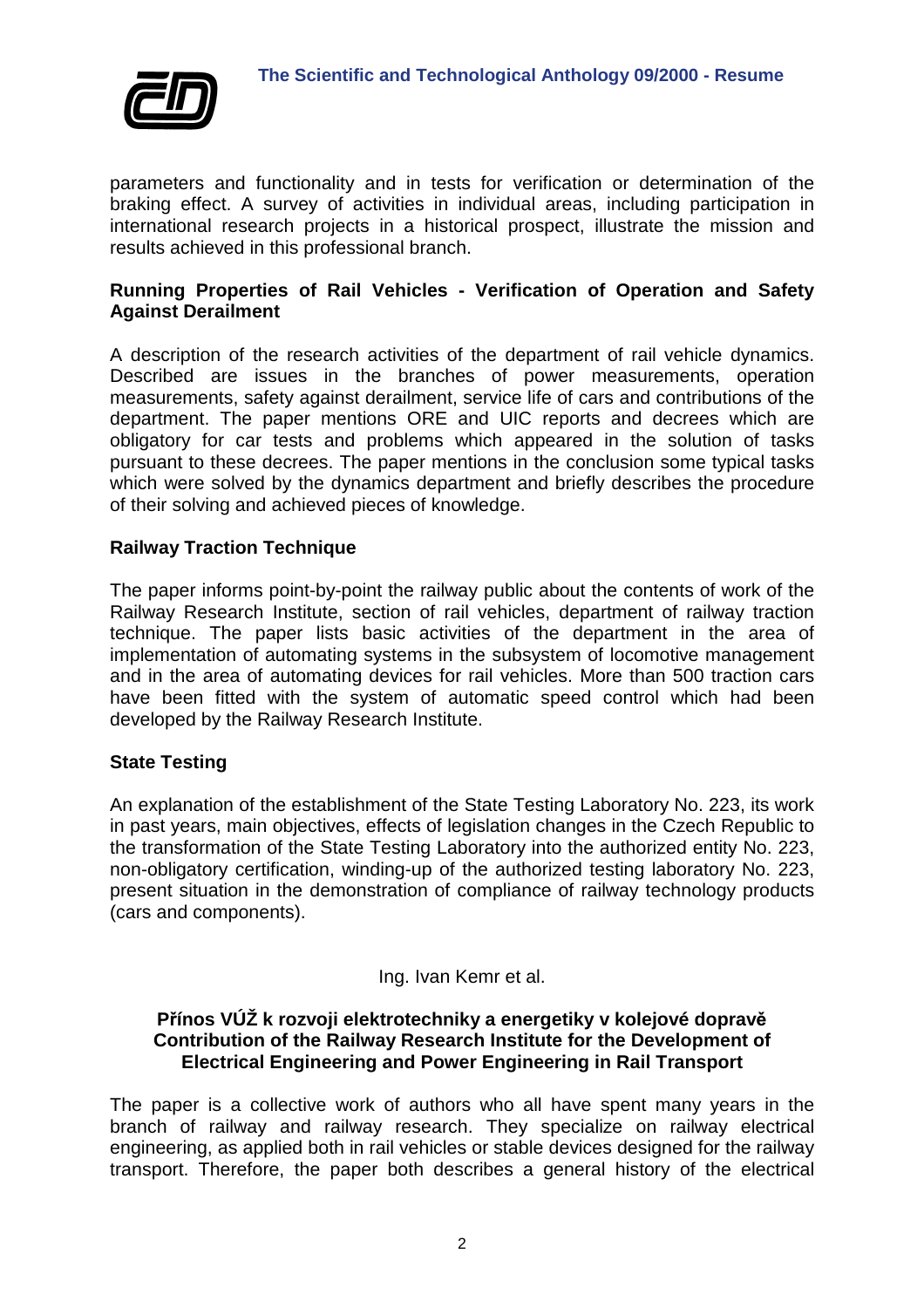

engineering penetrating into the railway transport and gives a survey of basic works and activities in the past fifty years in the institution the name of which was subject to numerous modifications, but always maintained the word research.

"Electrical Engineering Research" had been one of five working sections of the first ČSD Research and Testing Institute founded in 1950 and still forms its integral part. The seat of the official electrical engineering research of railway - ČSD had not always been only in Prague, the capital of VÚŽ electrical engineers had been for twenty years the town of Vrútky, Slovakia, a town with important and long railway history. The paper presents information about works and their results regardless of the places of their origin providing that such places were any VÚŽ site. The paper follows both a time line and material classification. The paper stresses the contribution of research in the electrification of lines at first using the DC 3kV traction system, later on AV 25kV, 50Hz system. A chapter dealing with locomotives with controlled converters follows. Otherwise, electric locomotives are mentioned throughout the text. A short mention of semi-conductor converters is also included, which converters replaced rotation ones for the power supply of railway security devices. A separate chapter deals with the subject of power savings, especially in connection with issues of energy-optimal train running. The final chapter deals with activities of VÚŽ electrical engineers in another type of track transport - Prague subway, where their knowledge and experience were used both in the development and tests of cars and power supply system.

Tens, maybe hundreds of research tasks in the field of railway electrical engineering are represented in the paper by a description of the most important moments of some of them, which have impacted, due to different reasons, the authors' memory more than the others.

# Ing. Štefan Mayerberger – Ing. Hynek Krejčí

# **Technický rozvoj železničních staveb a konstrukcí v procesu rozvoje železniční dopravy**

# **Technical Development of Railway Constructions and Structures in the Process of Advancement of Rail Transport**

In addition to the general process of development of the "large" building industry which is employed also in railways especially in the form of construction and maintenance of buildings and artificial structures, the specific research and development appeared in the past fifty years which were aimed not only at specialized branches of the railway substructure, superstructure, long-welded rails, technique and mechanization of line construction and maintenance including checks and measurements, but also at the application of technical advancement of related branches. These include, for example, special railway geodesy and cartography or recently the ever more intensive application of environmental aspects, computing and information technology, etc. The paper mentions not only the most significant results of the technical development of major specialized fields from the W.W.II until the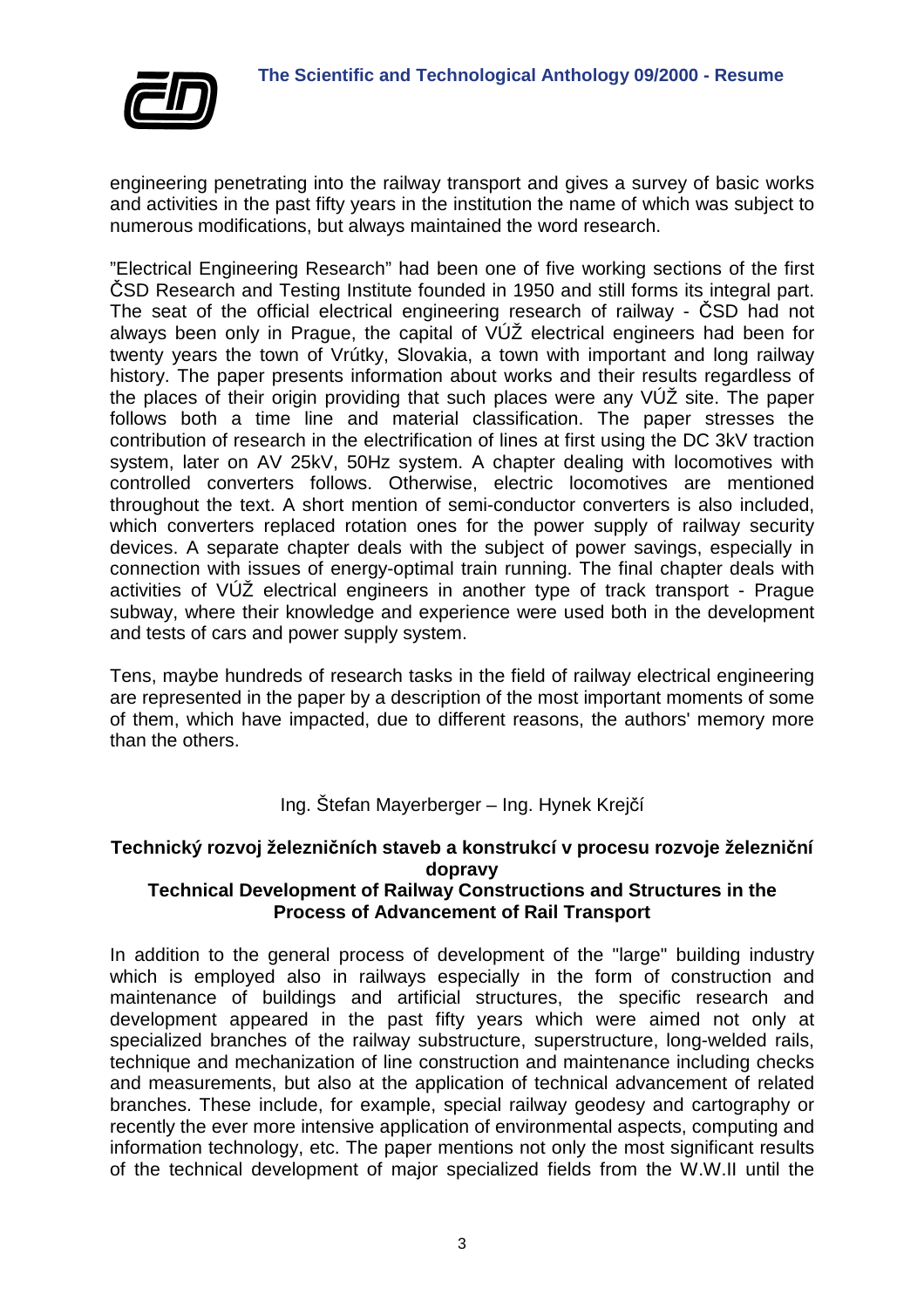

nineties, but also stresses those research and development results which were implemented in manufacturing or operation organizations.

doc. Ing. Ivan Konečný et al.

# **Přínos VÚŽ pro rozvoj železniční dopravy v odvětví sdělovací a zabezpečovací techniky**

## **Contribution of the Railway Research Institute for the Development of Rail Transport in the Communication and Security Technology**

The paper briefly mentions the circumstances under which the field of VUZ communication and security technology had been formed, had worked and has been working. Certain specific features are due to that the field of security technology is a branch with its considerably own philosophy focused on the safety of transport, persons and goods. Work in this branch naturally demands long years of both professional and life experience.

The paper also very briefly lists the results of works, especially of the works which have been broadly applied in the practice. Workers achieved in their implementation valuable experience which enable them providing they have necessary conditions, to solve in a qualified manner other important and necessary tasks.

The field of communication and security technology had also been subjected to the staff reduction. In spite of leaving of, frequently top-quality, employees who were hardly replaceable in a short time, the situation has stabilized and the Institute has maintained its ability to continue its proactive approach to the improvement of railway equipment in cooperation with both national and foreign partners.

The following should be pursued and supported:

- development of knowledge in the field of new techniques and their application in domestic security systems,
- research of general compatibility of communication and security systems,
- research and application in the field of means for train detection,
- complex protection of communication and security devices against unauthorized effects,
- development of efficient diagnostics and rational maintenance of all systems, including systems with new techniques,
- development of formal methods for the preparation of specifications, modeling, testing and verification of security systems.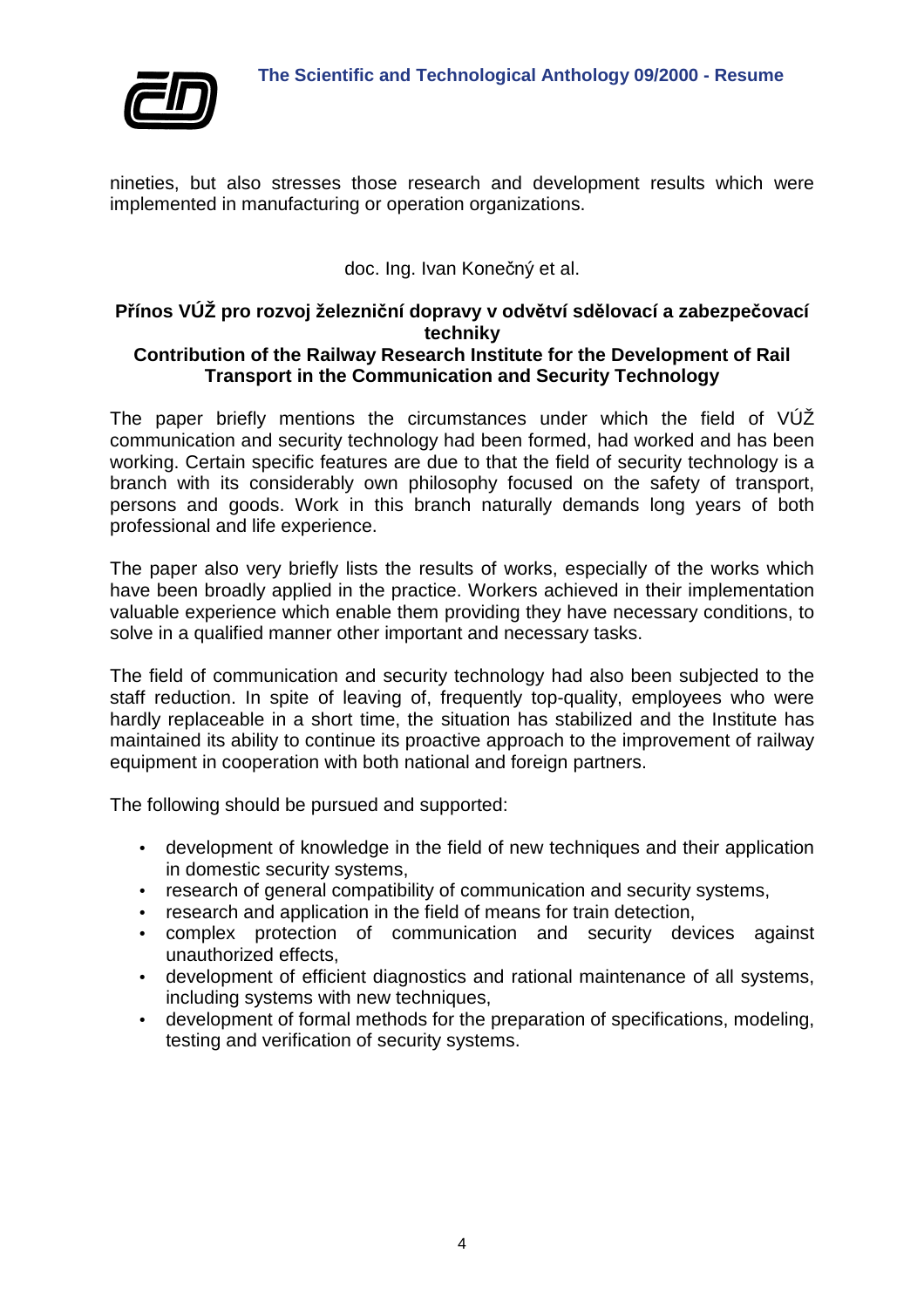

# Ing. Jan Kout, CSc. et al.

#### **Spolehlivost, životnost a exploatační vlastnosti materiálů a částí železničních kolejových vozidel a tratí Reliability, Service Life and Exploitation Properties of Materials and Parts of**

# **Rail Vehicles and Lines**

The presented paper describes the contribution of the Railway Research Institute of Prague, section of materials and techniques, in the area of material research and material testing for the past fifty years. This Institute covering with its activities practically the entire branch has influenced with results of its research tasks and activities implemented in the railway practice the development, safety and economic operation of the railway transport.

During the time, the material issues in the railway transport have continually developed from the material testing to the complex concept of these issues including the theoretical and experimental research of materials and operating substances, standardization, solving of defects and operating failures, renovation, non-destructive methods of material testing, determination of the service life and reliability of structural parts and units of rail vehicles and railway lines, as well as environmental issues as arising from the railway operation.

Numerous successfully solved tasks the results of which have been implemented dealt with the following subjects:

## **Metal Materials**

• Sliding vehicle bearings and their hot-running, technique of railway wheel pressing, renovation of axle journals by weld-on, research of dynamic properties and structural changes in steels in their non-recurring loading, stress and form strength of axles, breakage of leaf springs and coiled springs and categories of causes of their breakage, failure-rate and service life of ring springs and buffers, research of the service life of buffers and pull rods as per UIC Decree and material analysis of failure causes, criteria for determination of the service life of spring materials in the refined condition, research of brake blocks made of phosphorous cast iron, new materials for passenger car friction brakes, operating and life tests of brake wheels and brake lining in disk brakes, theoretical aspects of the connection disk-tire in driving rail vehicles.

## **Plastic Materials**

• Polyamide dowels with glass fibers for concrete sleepers, polyethylene washers for sole-plates, use of reactoplastics based on epoxy resins, soleplate fixing with plastic distance rings.